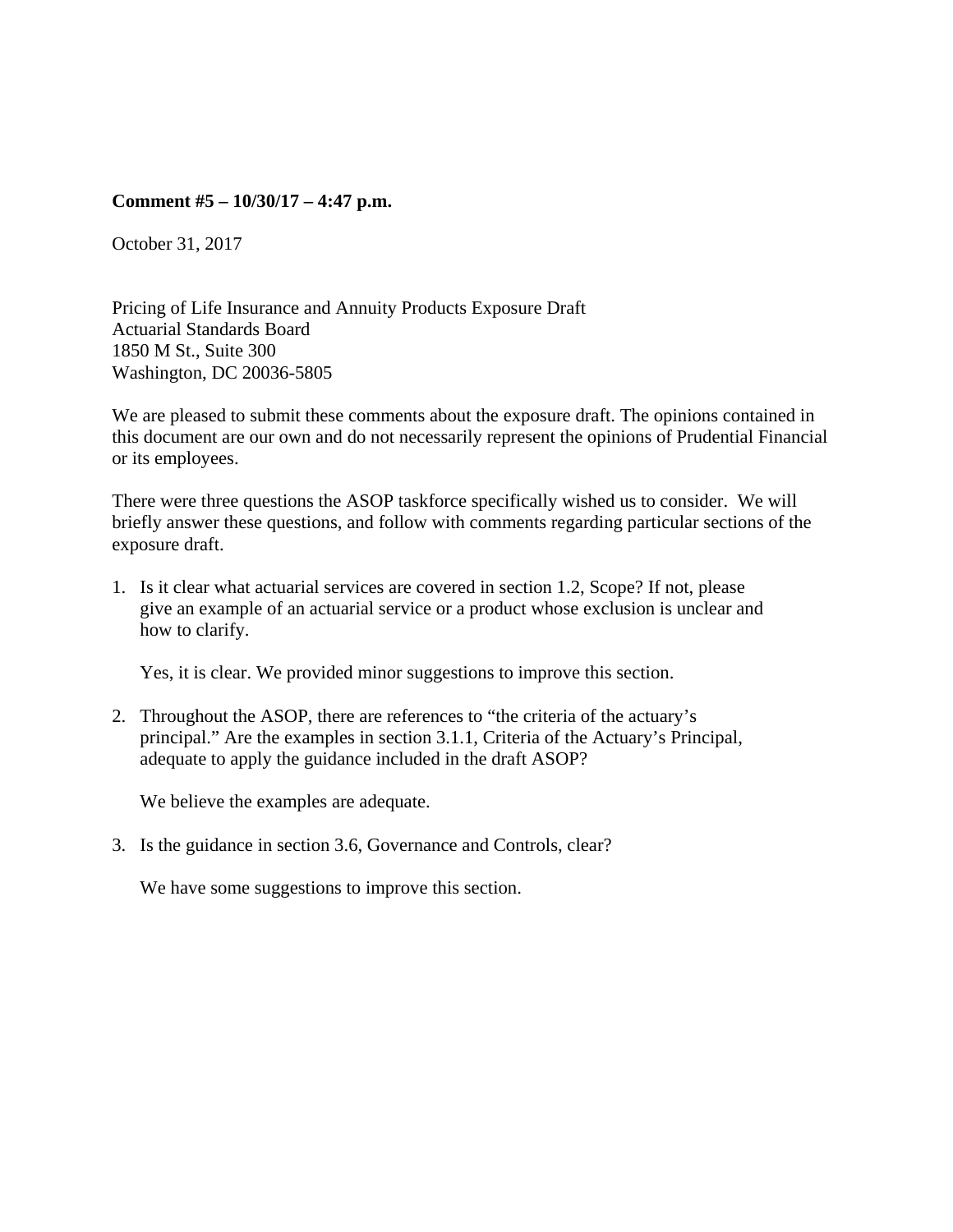### Comments:

## 1.2 Scope

Following this sentence:

"The standard also applies to group master contracts with individual certificates that are priced in a similar manner to products written on individual life and annuity policy forms."

we would like to add the following language:

"To the extent that a product does not obviously fall into the scope described, the actuary should use their own judgement to determine whether the product is in scope."

Rationale: Actuaries in the U.S. may be pricing products for non-U.S. markets. where the product regulations and structures can be quite different than in the U.S. The drafted scope is defined based on U.S. product classifications and regulations. In some non-U.S. markets, the difference between individual and group products is not as well defined as in the U.S.

Section 3.1.1 Criteria of the Actuary's Principal

We would like clarification about "risk management policies" in 3.1.1.c. Concrete examples of risk management policies such as target capital, sensitivity analyses, etc. would be helpful.

#### Section 3.3 Developing the Model

Proposed change (1):

We recommend updating the language at the beginning of this section to include the scenario of the actuary as the user of the model but not the developer:

"The actuary should develop the model to support **pricing** in a manner consistent with the criteria of the actuary's principal. The actuary should develop a model that accommodates the design of the product and the selected **profitability metrics**, and reasonably simulates the future financial impact of the product."

Rationale: The actuary might use a pricing model developed by an external consulting firm or modeling team. We agree that all the items in the list are still appropriate for the pricing model user.

Proposed change (2): We would like clarification about "Accounting and Actuarial Bases" in 3.3.f.

Rationale: The word "Bases" here is not clear. Adding definition or examples of what "Bases" refers to would be helpful.

Proposed change (3): Change

"the degree to which the model uses an appropriate method to quantify risks as described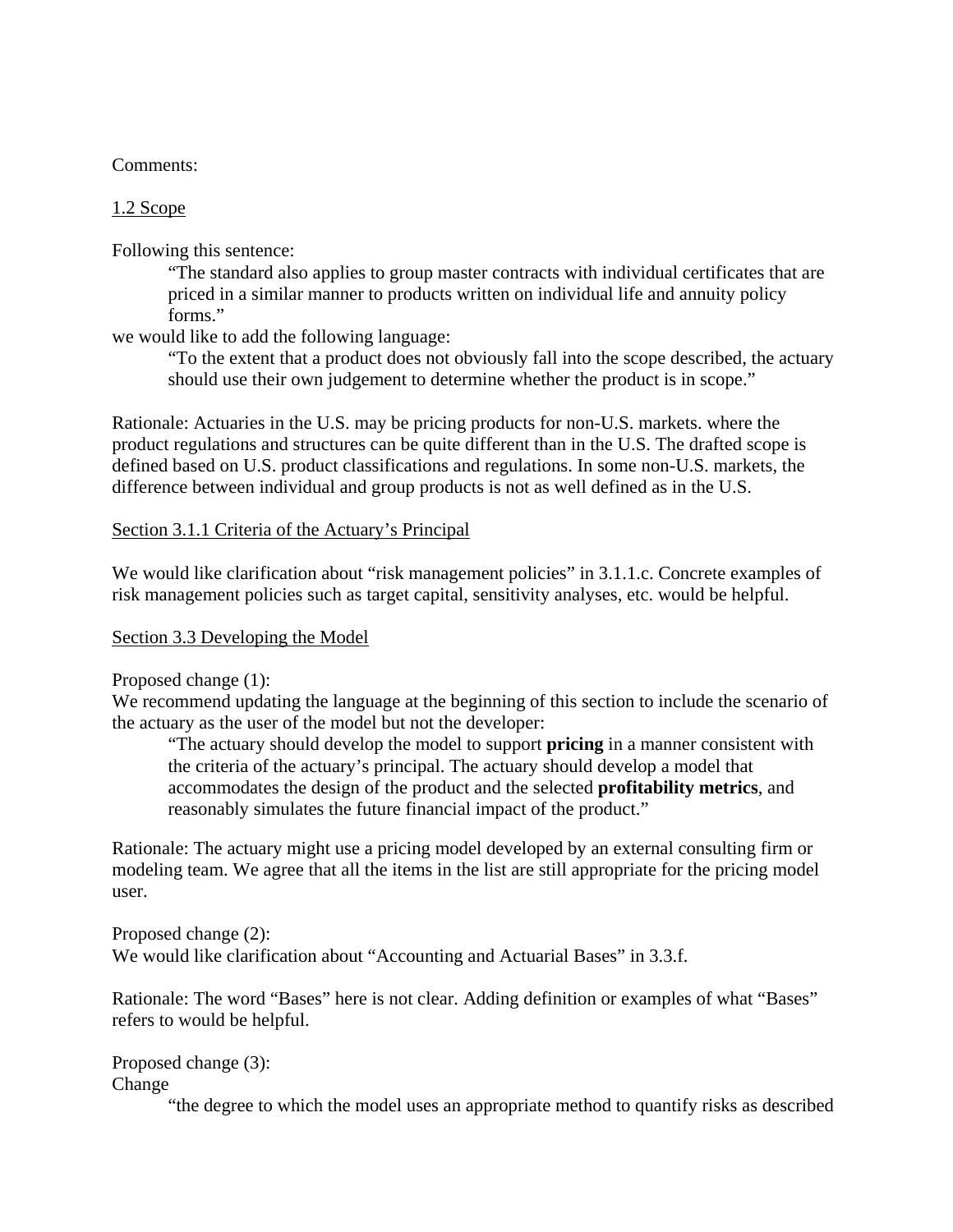in section 3.5"

to

"the degree to which the model uses an appropriate method as described in section 3.5 to quantify risks."

Rationale: section 3.5 describes risk quantification methods.

Section 3.4.3 Consistency of Assumptions

Proposed change (1):

We would like clarification regarding "internally consistent with other components of the model."

Rationale: The language "other components of the model" is not clear. Does this refer to other assumptions or other products?

Proposed change (2):

We suggest adding:

 "The actuary should consider the interaction of different assumptions, e.g. how economic conditions impact policyholder's lapse behavior, and/or how a mortality assumption interacts with other product assumptions such as lapse or morbidity."

Rationale: We believe interaction of different assumptions should be considered.

Proposed change (3): Change:

"consistent with assumptions used for other assignments within the entity"

To:

"consistent with assumptions used for other intended uses such as GAAP valuation or Asset Adequacy Testing within the entity."

Rationale: "assignments" here sounds very broad. We suggest updating the language to be more specific.

Section 3.4.4 Product Design and Assumption Setting

Proposed change (1): We would like clarification about "classification of future applicants" in 3.4.4.c.

Rationale: The language "classification of future applicants" is not clear. Does this refer to a different underwriting class?

Proposed change (2):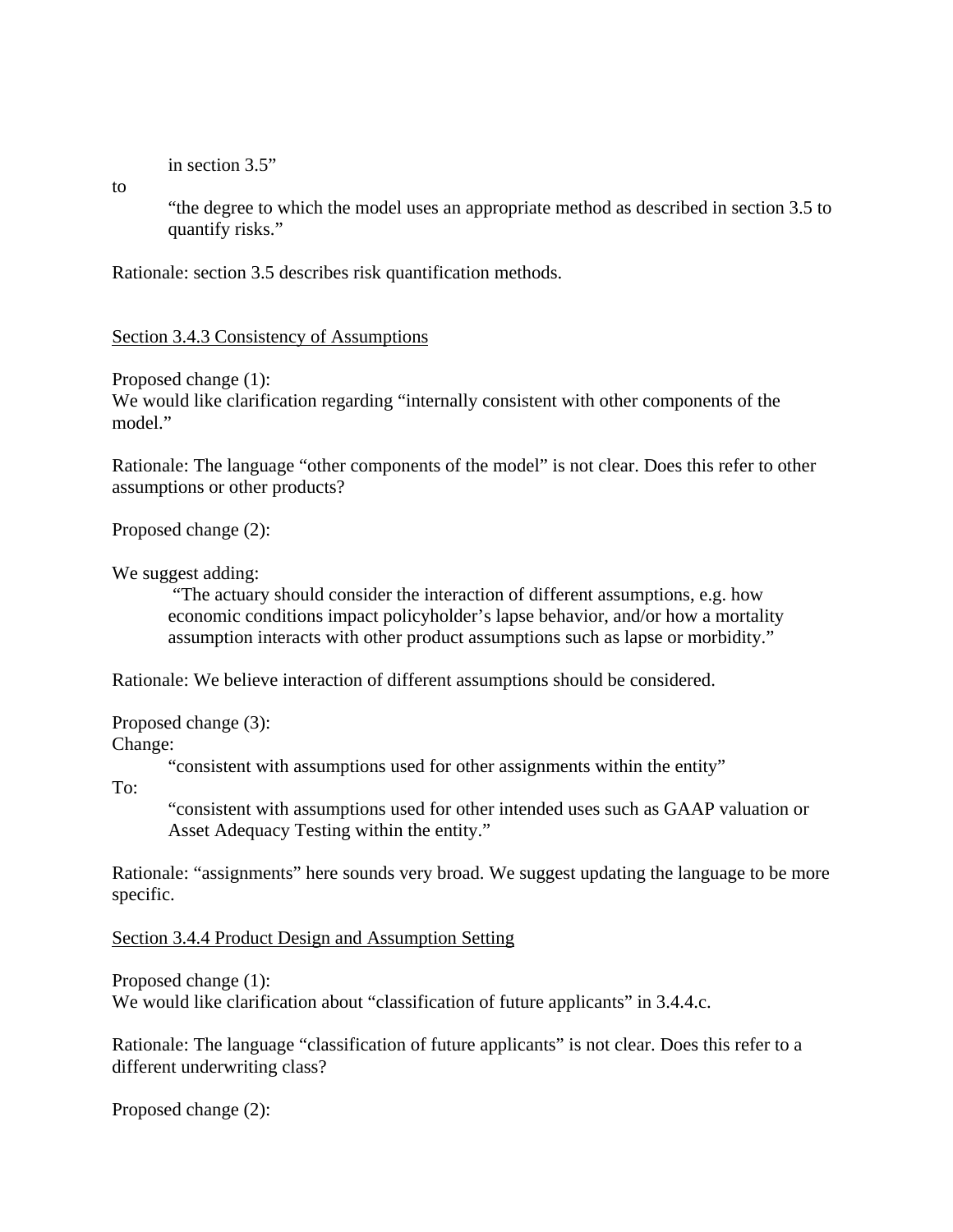We would like to add "population characteristics" to mortality and morbidity assumptions consideration in 3.4.4.c.

Rationale: We believe population characteristics/demographic factors should be considered to set mortality and morbidity assumptions.

Proposed change (3):

Change:

"the principal's capacity and intent with regard to inforce management strategies, including dividends and nonguaranteed elements." in 3.4.4.g

to:

"the principal's capacity and intent with regard to inforce management strategies, including dividends and nonguaranteed elements, if those features exist in the product."

Rationale: We believe the first step is to decide the existence of dividends and nonguaranteed elements before the principal's capacity and intent can be considered.

# Section 3.4.5 Product Design and Assumption Setting

Proposed change:

Change:

"to assure that it aligns with the profitability goals and risk management policy of the actuary's principal"

to:

"to assess how well it aligns with the profitability goals and risk management policy of the actuary's principal."

Rationale: We believe comparing the cost using market consistent assumptions is for reference purposes, not to assure the alignment with profitability goals and risk management policy.

# Section 3.5.1 Cost of Capital

Proposed change:

We would like to add clarification about "Cost of Capital."

Rationale: Cost of Capital could be the hurdle rate, which is the estimated minimum required rate given the level of risk, and it is usually determined by a company's Treasurers department. Cost of Capital in the drafted guidance also sounds like the required capital amount. We suggest the language be improved to be more specific.

Section 3.6 Governance and Controls

Proposed change (1): Change:

"Examples of governance and controls include, but are not limited to, the following:"